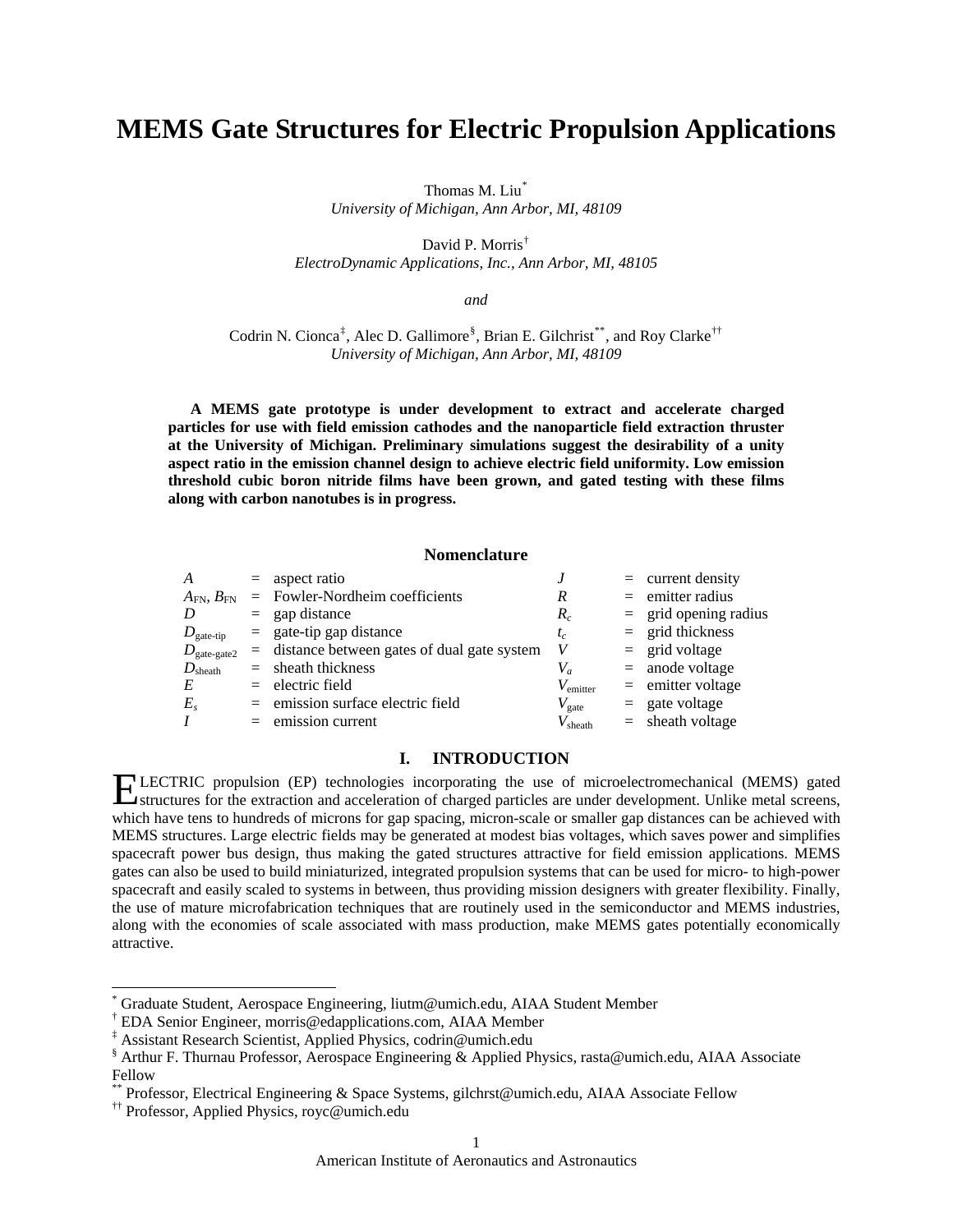

**Figure 1. Cross-section view (not to scale) of MEMSgated FEC emitting into ambient plasma.** *(a) Electrical contact pad to gate; (b) ~500-*μ*m bulk silicon structural layer; (c) sub-micron conductive gate layer; (d) ~2-*μ*m dielectric spacer.*

At Michigan, a MEMS gated structure prototype has been designed and fabricated. This structure is currently undergoing characterization and integrated testing with various electron field emission substrates, including carbon nanotubes (CNTs) and cubic boron nitride (c-BN), to form novel electron field emission cathodes (FECs). Such FEC materials, which do not require heaters or propellants, emit electrons from the conduction band via quantum mechanical tunneling. FECs are thus of particular interest for miniaturized, low-power EP systems as replacements for hollow cathodes, which consume a disproportionate amount of propellant and power as the thruster is scaled down in size.<sup>[1](#page-10-0)</sup> A variant of these MEMS gates is also intended to be used as the means of extracting and accelerating charged nanoparticles for the nanoparticle field extraction thruster (nanoFET). $2,3$  $2,3$  $2,3$ 

This paper describes the design rationale for the MEMS gates along with their fabrication process. Integrated test plans with carbon nanotube substrates

are discussed, along with MEMS gates' applications in c-BN FECs and nanoFETs. This paper concludes with a discussion on using MEMS gates for dual-grid electron field emission applications.

## **II. Gate Design**

As schematically depicted in Figure 1, which is a notional cross section of a FEC, each MEMS gate consists of a conductive layer placed over a dielectric spacer with channels arrayed throughout the structure to permit passage of charged particles. A voltage bias applied between the conductive layer and the emission medium under the dielectric spacer generates the electric fields needed to extract and accelerate charged particles. The thinner the dielectric spacer is, the lower the bias voltage needed to generate the necessary electric fields; the limit is imposed by the breakdown strength of the dielectric material and the structural integrity of the overall gate. Both the conductive and dielectric gate layers are structurally supported in bulk silicon, and viewing windows are etched in the bulk silicon to expose the emission channels.

As charged particles are emitted through the channels, some of the particles impact either the conductive layer or the dielectric spacer due to nonuniformities in the electric field or space charge spreading of the particle beam. This collected gate current is an efficiency loss for the system, so a good gate design seeks to minimize gate current.



**Figure 2. Baseline simulation space configuration for single grid opening.** *The domain is axisymmetric, and the spatial units are in meters.*

## **A. Gate Currents in Screen Grids**

 Certain FECs such as CNT field emitters use metal screen grids suspended above the emission substrate to extract and accelerate electrons. Following upon previous studies at Michigan using ion optics simulations, particle-in-cell (PIC) simulations were performed at the scale of the individual grid openings for spatial scales achievable in the MEMS gate design. Using PIC simulations permits the examination of space charge effects that are neglected in simple ion optics studies. For FECs in which the emission sites are not well ordered (e.g., CNT cathodes), electron emission is not uniform across the entire substrate.<sup>[4](#page-10-1)</sup> Emission could be dominated by a small number of favorable emission sites, reinforcing the importance of examining space charge effects.

 PIC simulations were performed with OOPIC (Object-Oriented Particle-in-Cell Code),<sup>[5](#page-10-1)</sup> a 2.5D (two spatial and three velocity dimensions) code developed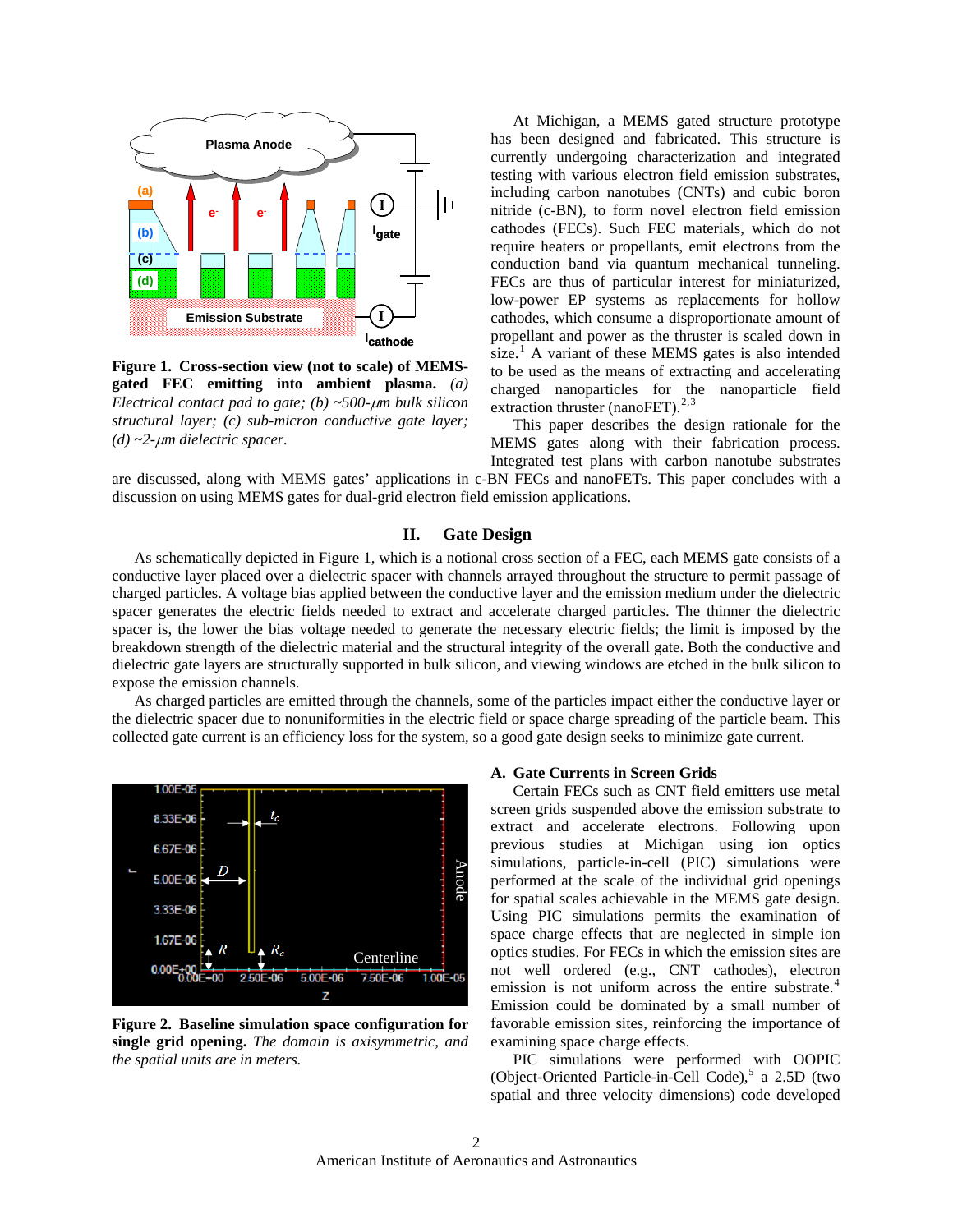| Parameter                       | Value          |
|---------------------------------|----------------|
| Emitter radius, $R$ [µm]        |                |
| Gap distance, $D$ [ $\mu$ m]    | $\mathfrak{D}$ |
| Grid opening radius, $R_c$ [µm] | 1              |
| Grid thickness, $t_c$ [µm]      | 0.2            |
| Grid voltage, $V[V]$            | 200            |
| Anode voltage, $V_a$ [V]        | 200            |
| Emission current, $I$ [mA]      |                |
| Time step [fs]                  | 10             |
| Spatial cell size [nm]          |                |

**Table 1. Baseline parameters for PIC simulations for a single grid opening.** *Baseline configuration has a unity aspect ratio.*

by the Plasma Theory and Simulation Group at the University of California at Berkeley and distributed by Tech-X Corporation. For each run, the electrostatic solver iterated until the system reached steady state. Parameters of interest such as the gate current and electric field magnitudes were obtained from either existing or userdefined diagnostics within OOPIC.

 Figure 2 shows the baseline simulation space configuration in OOPIC for a single grid opening. The simulated domain is axisymmetric with the axis of symmetry along the centerline of a grid opening. An electron source of radius  $R$  is located on the left boundary and separated from the conductive grid (at a radius  $R_c$  from the centerline and  $t_c$  in thickness) by a gap distance  $D$ . This simplified electron source produces cold electrons at 0.026

eV (room temperature) that are then accelerated from the planar emission surface by the electric field generated by the grid, which is biased at voltage *V* above ground. The entire left boundary is grounded, while the right boundary is a collection anode that is biased at voltage  $V_a$  above ground. A dielectric wall with free space permittivity closes the upper boundary of the simulated space and is placed far enough away from the centerline so no interaction between divergent beam particles and the wall takes place.

 Table 1 shows the baseline simulation parameters for a single grid opening. Both the time step and the spatial cell size were determined via convergence studies. To ensure an adequate number of particles in the simulation space, an emission current of 1 mA was used. This current level may seem high when considering that a  $1$ -cm<sup>2</sup> device may have millions of emission channels, but it may be treated as a worst case scenario when considering emission nonuniformity from a small number of favorable emission sites on the substrate. Moreover, this PIC study was intended to identify general trends in gate current collection rather than as a high fidelity model for a specific cathode device.

The aspect ratio of the screen grid is defined as

$$
A \equiv \frac{D}{2R} \,. \tag{1}
$$

A unity aspect ratio is used for the baseline configuration. In the PIC simulations, the aspect ratio parameter was varied by changing the gap distance while keeping the emitter radius constant at  $1 \mu m$ .

Note that field emission devices obey the Fowler-Nordheim (F-N) relation,

$$
J = A_{\text{FN}} E_s^2 \exp\left(-\frac{B_{\text{FN}}}{E_s}\right),\tag{2}
$$

where *J* is the current density,  $E_s$  is the electric field at the emission surface, and  $A_{FN}$  and  $B_{FN}$  are the Fowler-Nordheim coefficients that depend on the emission material and surface geometry. Since to first order, the emission surface electric field is approximately the gap electric field

$$
E_s \approx \frac{V}{D},\tag{3}
$$

the grid bias was scaled linearly with the gap distance in order for the field emission device to maintain a constant baseline electric field (100 V/μm) and emission current.

 Figure 3 shows the PIC simulation results. The gate current collection reaches a minimum for aspect ratios in the range of 1 to 1.5. This result supports the initial assumption that the baseline configuration minimizes gate current. At low aspect ratios, the electric field at the emission surface is not uniform and has a significant radial component that contributes to the high gate current. At very high aspect ratios, gate current is high because of beam spreading before the beam passes the gate.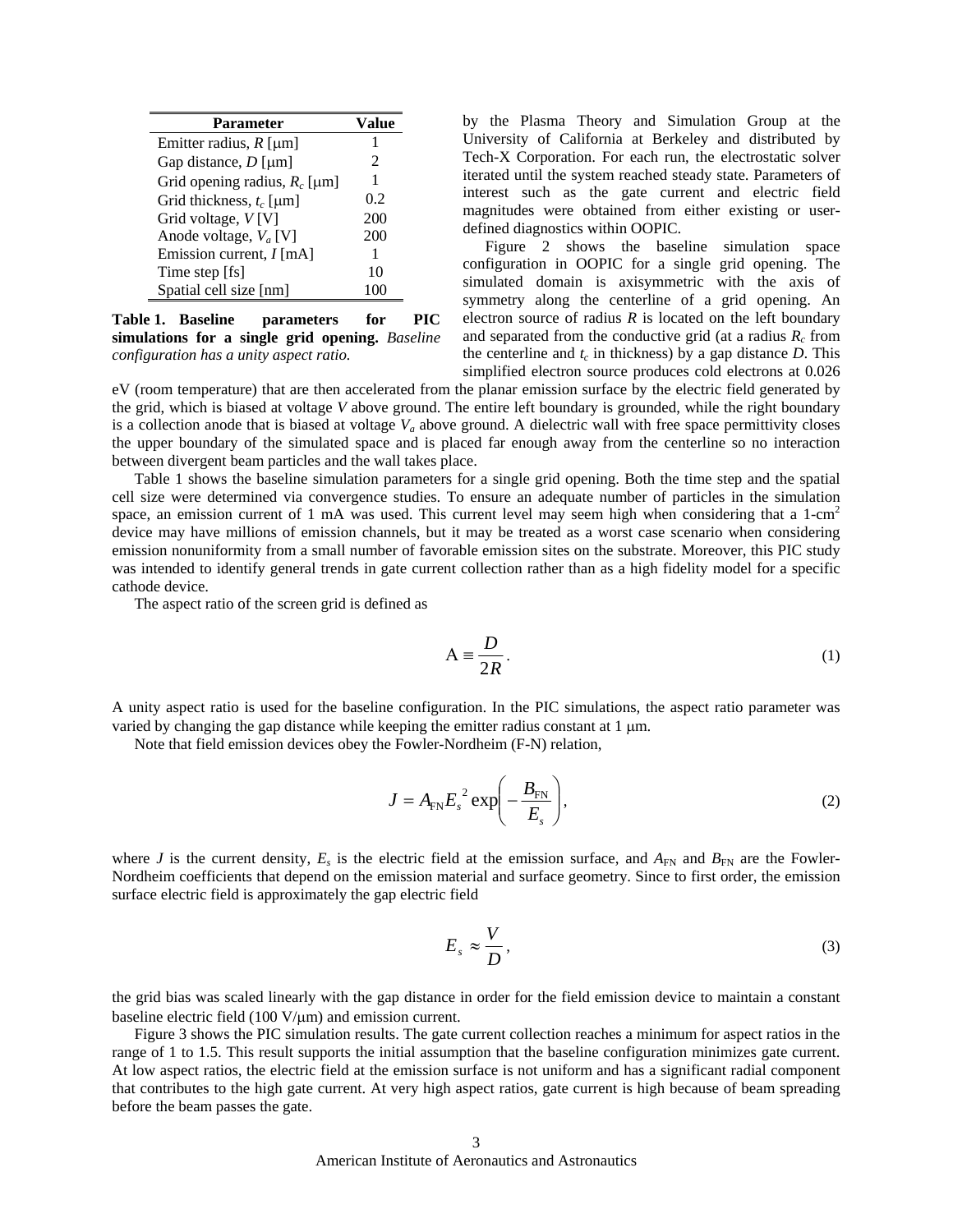

**Figure 3. Steady-state gate current and centerline emission surface electric field variation with aspect ratio.** *Simulations were performed at 1-mA emission current and 100-V/*μ*m gap electric field and no longer represent a field emission device at aspect ratios less than 0.75.*



**Figure 4. Beam focusing by MEMS gates at steady-state conditions.** *Particle impingement can result in charge build-up on the dielectric walls and deflect charged particles toward the channel's centerline.*

 This simulation holds the emission current constant, an approximation that is valid as long as the electric field at the emission surface is also constant. Due to radial symmetry, the electric field at the center of the emission surface only has an axial component. At aspect ratios above 0.75, this steady-state electric field levels off versus aspect ratio and is only reduced by about 10% from the baseline gap electric field due to space charge effects. As the aspect ratio is decreased below 0.75, however, the steady-state electric field rapidly falls due to decreased surface field uniformity at low aspect ratios. Consequently, the simulation no longer represents a constant-current field emission device at aspect ratios less than 0.75; in practice, the reduced field strength at the surface would generate less than 1 mA of current.

 Gate current variation with other geometric parameters was also examined. As the grid thickness increases relative to the gap distance, gate current increases due to the increased current collection area. An increase in gate current is also seen for constrictions of the grid opening with respect to the baseline value  $(R_c <$ *R*).

## **B. Focusing Effect of Dielectric Walls**

 The actual MEMS gate differs from the screen grid in that the conductive gate layer is separated from the emission surface by a dielectric spacer. As charged particles impinge upon the dielectric, the channel walls can build up charge depending on its conductivity. The resulting electric field acts to oppose the movement of charged particles to the walls and causes a focusing of the charged particle beam within the emission channel. Therefore, gate current may be significantly reduced once steady-state operation is reached. This effect is depicted in Figure 4. Additional effects due to charge migration along the dielectric surface are being investigated.

#### **III. MEMS Gate Fabrication**

 MEMS gates are built using microfabrication techniques commonly used in the semiconductor and MEMS industries. This approach improves the reliability of the fabrication process by making use of the expertise built up in these related fields. The present MEMS gate design, designated the Beta prototype, incorporates lessons learned from the initial Alpha prototype. Both prototype versions are described below. Future design work includes additional modifications to ensure that the gates will survive the likely application environments, including such detrimental effects as ion sputtering and atomic oxygen decay.

## **A. Alpha Gate Prototype**

The Alpha gate's fabrication process is shown in Figure 5.<sup>[6](#page-10-1)</sup> Highly doped (greater than  $10^{20}$  cm<sup>-3</sup> boron) polysilicon serves as the conductive layer, while a triple stack silicon oxide-nitride-oxide serves as the 2-μm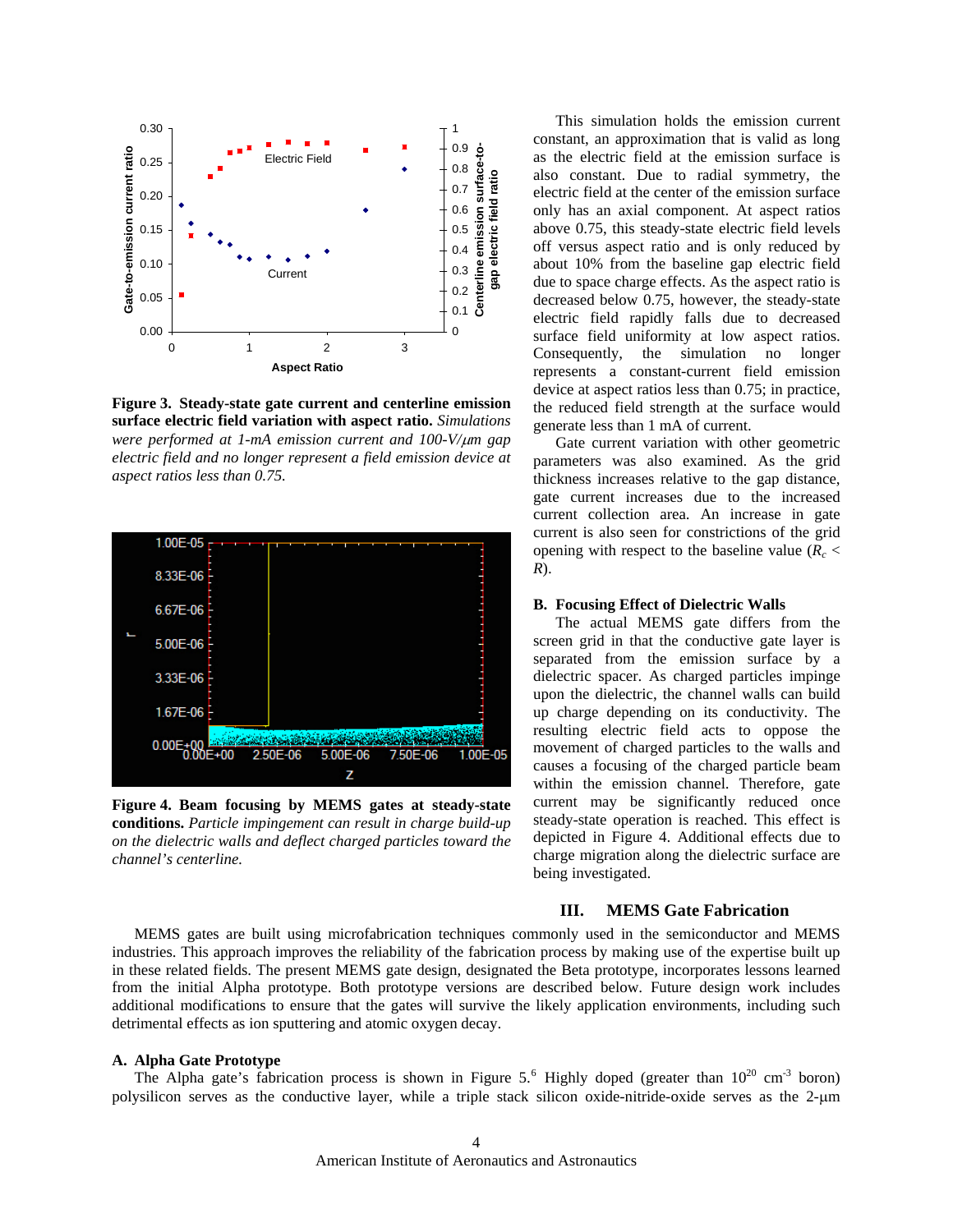

**Figure 5. Alpha gate fabrication process (Reference 6).** *Individual gates chips are separated via mechanical dicing.*



**Figure 6. Alpha gates on 4-in diameter silicon wafer prior to dicing.** *Array includes test chips to investigate alternative geometric configurations.*

dielectric spacer. Both of these layers are deposited using low pressure chemical vapor deposition with a surface roughness on the order of tens of nanometers or less. This surface roughness is comparable to that of the emission substrate to ensure proper alignment during mounting. After the layers are deposited, the emission channels are formed using reactive ion etching. These emission channels are exposed by etching away, via a dissolved wafer process using ethylene diamine pyrocatechol, viewing windows in the bulk silicon that act as structural support members.

 Figure 6 shows a wafer of completed Alpha gate structures. An individual gate structure is approximately  $1 \text{ cm}^2$  in area with 11 viewing windows for particle emission. Each viewing window contains about  $4\times10^4$  emission channels that are 2μm in diameter with a center-to-center spacing of  $5 \mu m$ , for a 12.6% grid transparency. The last viewing window does not contain emission channels but serves as a contact pad to enable wire bonding via colloidal silver and silver epoxy to the polysilicon conductive layer.

## **B. Beta Gate Improvements**

Despite the inclusion of a contact pad area for wire bonding in the Alpha gate design, testing revealed the difficulty of achieving a reliable electrical contact with the conductive polysilicon layer. These difficulties were due to the presence of a silicon oxide surface layer and the risk of rupturing the gate membrane layers by exerting pressure on the contact pad. In the Beta gate design, this electrical

connectivity issue is resolved by utilizing a gold contact surface on the bulk silicon and replacing the polysilicon conductive layer in the Alpha design by a ~0.5-µm-thick, ion-implanted layer  $(4\times10^{16} \text{ cm}^{-2}$  boron). Using ionimplantation retains a thin, single-crystal conductive layer, and by replacing the polysilicon layer, the Beta prototype increases gate membrane resistance to rupture during handling and assembly. To ensure good conductance between the gold contact surface and the ion-implanted layer, doped bulk silicon (1-20  $\Omega$ -cm) is used.

The dielectric layer for the Beta gate structure is low-stress silicon nitride rather than the triple stack in the Alpha design. Low-stress silicon nitride provides a slight tensile stress, like the oxide-nitride-oxide triple layer, to keep the gate membrane from flexing but enables a more streamlined fabrication process. The dielectric strength for silicon nitride is also higher than that for the triple stack, thus permitting higher voltages to be applied to the gate structure during testing.

The Alpha gate structures had low yields during their fabrication run, with one of the reasons being the need to use a dice saw to separate the gate structures from each other after fabrication. This mechanical dicing generated particulate contamination and also led to rupturing of the gate membrane layers. In the Beta design, this problem is resolved by incorporating scribe lanes into the fabrication process. During the deep reactive ion and wet etch to open up the viewing windows, the scribe lanes are also etched, thus permitting self-dicing of the gate structures as the final step in the fabrication process. To improve yield for the Beta gate structures, test chips are included in the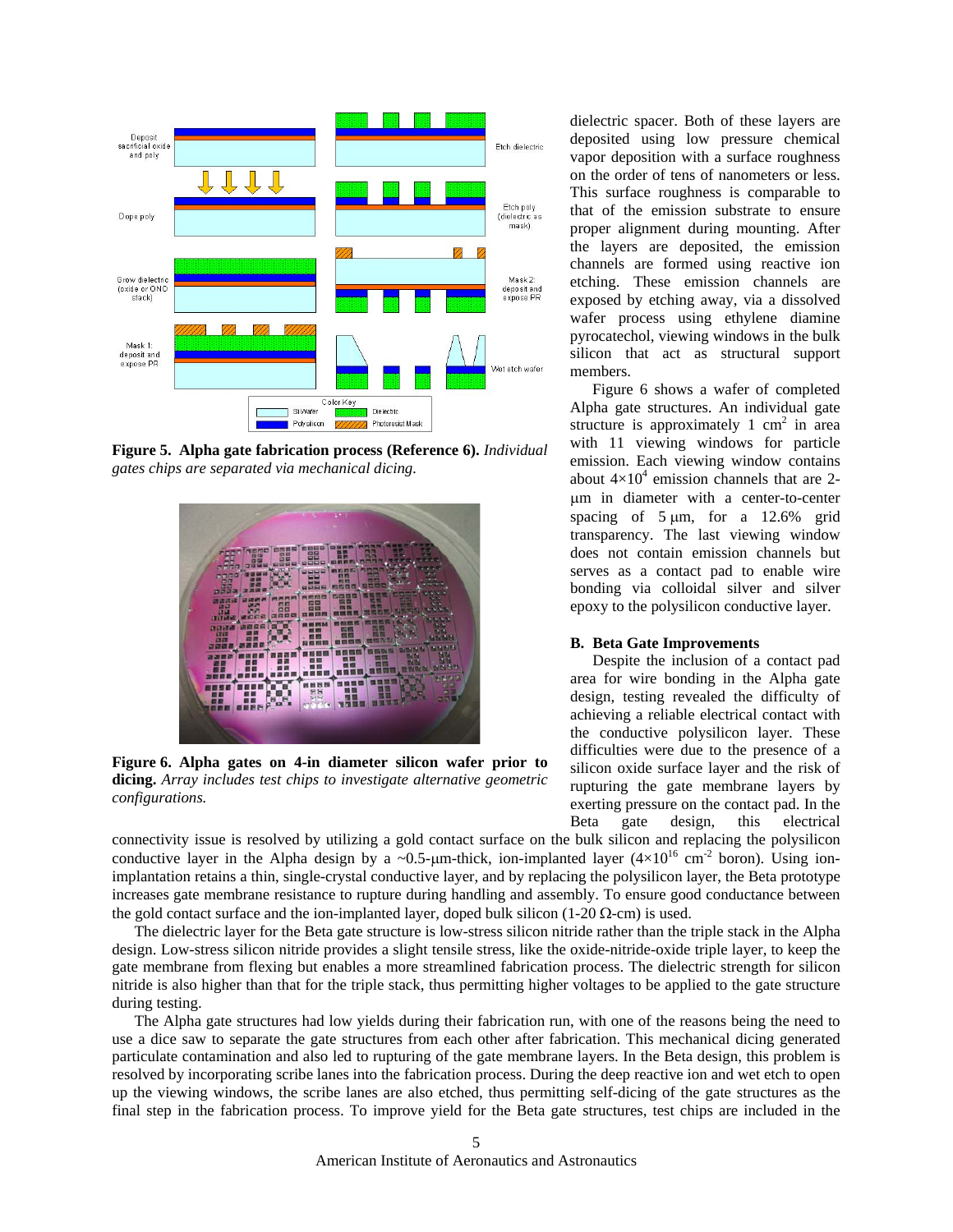

**Figure 7. Beta gate fabrication process (Reference 7).** *Individual gates are separated via self-dicing during fabrication.*

fabrication run to monitor each process step. These test chips verify the presence of emission channels and the conductive ion-implanted layer following fabrication. The test chips also provide an indication of spatial variability during the fabrication process. Figure 7 shows the fabrication process for the Beta gate structure.<sup>[7](#page-10-1)</sup>

## **IV. Gated Testing with Carbon Nanotubes**

To determine the functionality of these MEMS gate prototypes, they were integrated with carbon nanotube (CNT) substrates from Applied Nanotech to form functional FECs. Emission testing on these field emitters is being conducted to determine the emission threshold voltage for the gated FECs. The gate is expected to lower the threshold voltage because of its closer spacing for a given bias voltage. Current collected by the gates are tracked to verify the proper design of the gate structures, seen in Figure 8.



**Figure 8. Beta gate design.** *1-cm<sup>2</sup> chip shown during preparation for integrated testing (left). Array of emission channels 2* μ*m in diameter with 5-*μ*m center-to-center spacing seen under a scanning electron microscope (right).*

 CNT films, 5-10 μm in thickness and grown on n-type silicon substrates, are being used for the gated tests. Electrical contact is made to a CNT film by pressing the doped silicon substrate of the CNT sample against a stainless steel electrode by clamps. Planar alignment is enforced between the CNT sample and the mounted MEMS gate by utilizing an indium tin oxide (ITO) coated microscope slide as the collection anode, offset from the MEMS gate by kapton film spacers. The entire assembly can then be sandwiched between microscope slides using adjustable spring clamps. Separate Keithley sourcemeters are used to bias the gate and the collection anode relative to the CNT sample. These sourcemeters also monitor the emission and anode currents, with the gate current of the FEC monitored by a separate Keithley multimeter. Gated CNT tests are currently in progress.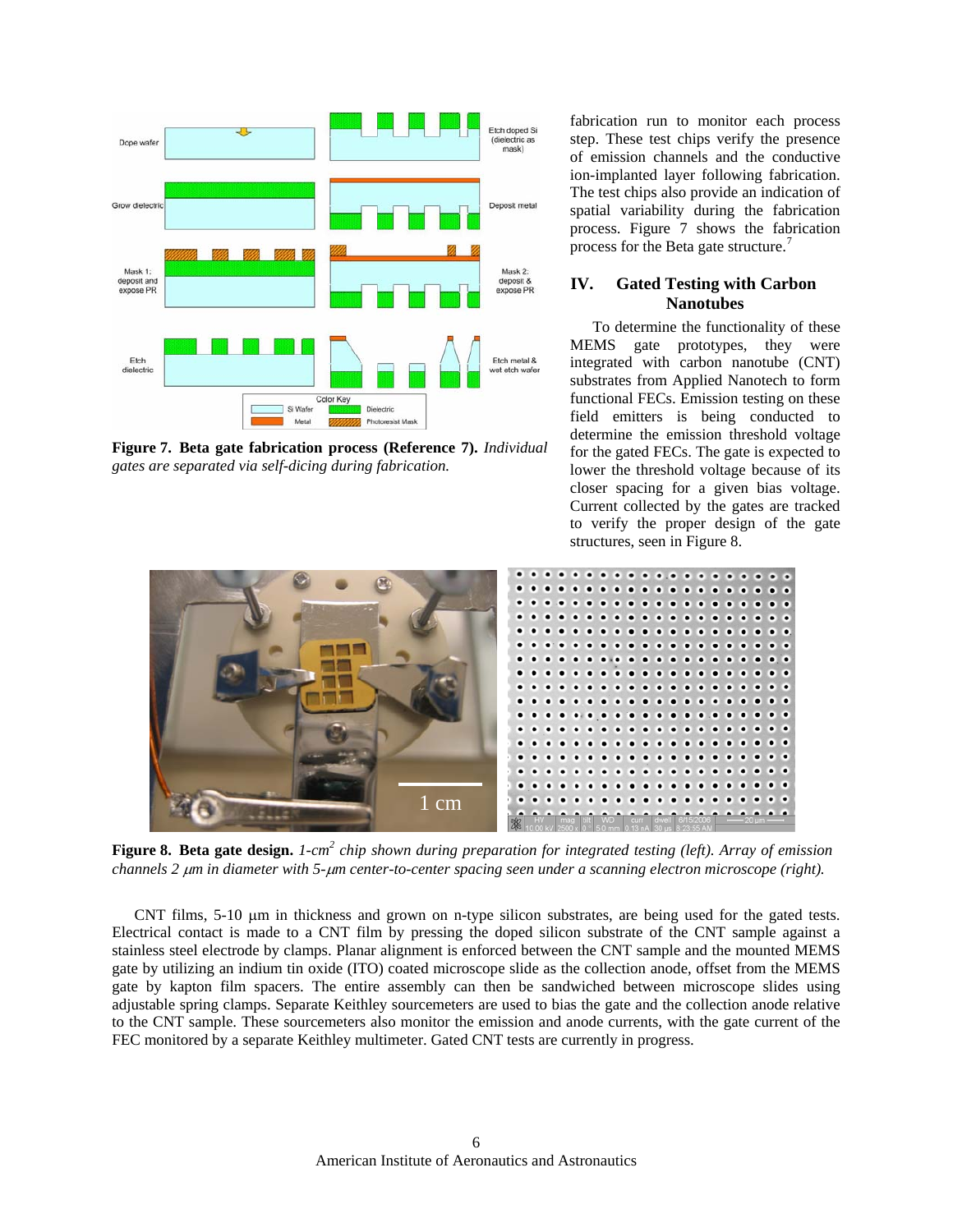

**Figure 9. c-BN growth chamber setup.** *Samples are rotated during growth to promote film uniformity.*

## **V. Cubic Boron Nitride FEC**

Poor sputter resistance and reactive surfaces severely lower the lifetime of state-of-the-art FECs and can limit their use in a micro-EP system plasma environment, where ion bombardment of the array would readily degrade the array tips and their performance.<sup>[8](#page-10-1)</sup> For CNTs, a similar lifetime concern exists regarding atomic oxygen reactions for low Earth orbit (LEO) applications.<sup>[9](#page-10-1)</sup> Recently, cubic boron nitride (c-BN) has emerged as a candidate material that could make practical FECs realizable in EP and LEO environments. With physical properties that resemble diamond, c-BN is a large band-gap, metastable material with high thermal conductivity, high mechanical strength, and good chemical stability.<sup>[10](#page-10-1)</sup> c-BN thus is thought to have excellent sputter resistance and to form a less reactive surface than current field emission materials. Its toughness should lower ion bombardment damage and inhibit the formation and migration

of emitter surface nanoprotrusions that could otherwise lead to destructive arcing of the array. c-BN's chemical inertness should also make it more tolerant than other prospective emitter materials to atomic oxygen and other contaminants present in a micro-EP system's operational environment. As an additional benefit, c-BN has a low work function that enables lower operating voltages to decrease potential sputtering damage.

**[11](#page-10-1) c-BN Growth Process 11** c-BN films were grown using a method developed by Kidner<sup>11</sup> on Si (001) substrates (p-type doped with a c-BN films were grown using a method developed by Kidner<sup>11</sup> on Si (001) substrates (presistivity of 1-20 Ω-cm) in a vacuum environment. Prior to growth, the substrate's oxide layer was removed by thermal desorption at 1,000 ºC for 10 minutes. A hot pressed boron nitride target (4N) in the hexagonal phase (h-BN) was sputtered in a RF magnetron sputtering gun. To promote the nucleation of the cubic phase, an electron cyclotron resonance nitrogen ion source was used. The kinetic energy of the incident nitrogen ions was controlled using a negative bias applied to the substrate. Since both cubic and hexagonal phases nucleate simultaneously, the bias also favored the selective etching of the softer h-BN while leaving the c-BN material intact. During deposition, argon was bled into the growth chamber along with the flow from the nitrogen ion source, resulting in an operational pressure less than 3 mTorr.



**Figure 10. c-BN samples imaged with atomic force (left) and scanning electron (right) microscopy.**  *Surface features for this sample (left) are ~100 nm in height. Sharp edges on "islands" (right) represent favorable emission sites.*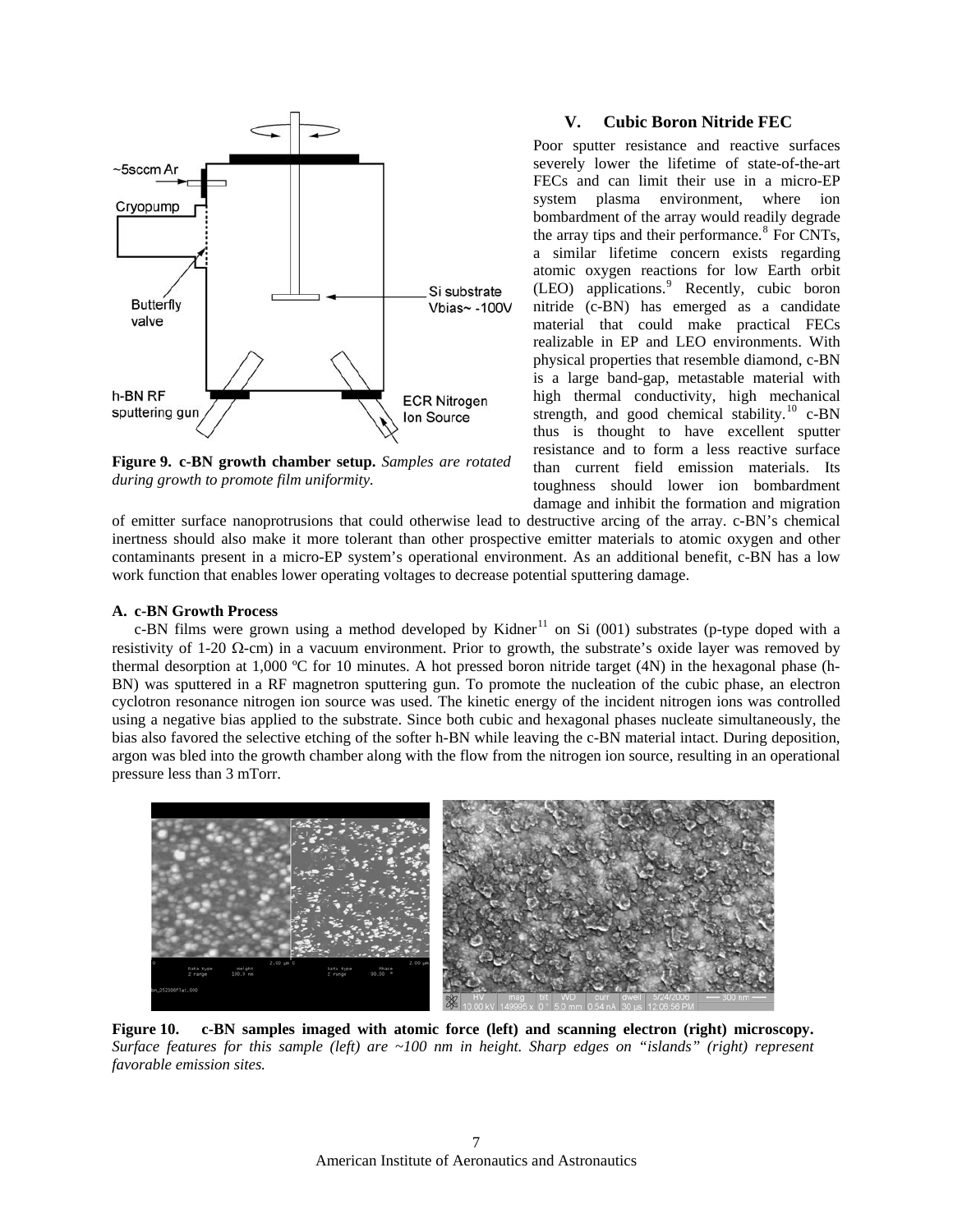

**Figure 11. Averaged c-BN emission profiles (top) and corresponding F-N plots (bottom).** *Each curve represents an average of all I-V emission profiles for a given sample. Emission area is*  $\sim$ *l* cm<sup>2</sup> for each sample. BN samples are: (a) *baseline thick (over 100 nm) film grown at ~950 ºC on bare Si, (b) baseline film with carbon implantation, (c) baseline film with carbon implantation and annealing, (d) thick film grown on Si wafers with Pt backing, (e) thin (less than 100 nm) film grown on Pt-coated wafers at ~700 ºC ("warm"), (f) thin film grown on Pt-coated wafers at ~950 ºC ("hot"), and (g) same growth conditions as (f).*

voltage (I-V) behavior on a Fowler-Nordheim (F-N) plot (1000*V* versus  $\ln(I/V^2)$ ). Each I-V sweep can thus be reduced to two (d) Platinum 14.6 ± 2.2 parameters: the slope and the intercept of the F-N plot. For each functional emitter, the averaged F-N parameters for all emission tests were determined, and they are shown in Figure 11, along with I-V curves resulting from these averaged parameters. Table 2 shows the threshold electric field, defined as the gap electric field needed to achieve a 100-nA emission current. This threshold current value was chosen because it lies an order of magnitude above the current measurement noise floor. A low electric field threshold is desired because it enables low operating voltages, thus

A growth rate of ~20 nm/hour was achieved, and the substrate temperature was monitored using an optical pyrometer. To improve the film uniformity, the substrate was rotated during the deposition process. Because of the high strain in the film, the samples were gradually cooled over 20 minutes to minimize delamination. Fourier transform infrared spectroscopy was used to evaluate the composition of the film. Figure 10 shows microscopy images of the grown c-BN samples.

### **B. Emissions Testing**

 c-BN emission testing was performed in a vacuum environment in the mid- to low  $10^{-8}$ Torr. Earlier samples were grown on bare silicon substrates, which necessitated the formation of indium contact pads on the substrate backsides for wire bonds. Later samples were grown on silicon substrates whose backsides already had a deposited platinum layer. Not only did the platinum layer improve the heating uniformity of the samples during growth, but it also facilitated making electrical contact to the c-BN substrate. For initial tests, the c-BN film was offset, using kapton film spacers, from an ITO-coated microscope slide that served as the collection anode. This kapton mask around the edges of the c-BN sample helped to reduce edge effects and provided  $\sim 1$  cm<sup>2</sup> of emission area. The entire setup was sandwiched and clamped between two microscope slides to enforce planar alignment. A voltage bias was applied between the c-BN and the ITO slide using a Keithley sourcemeter, which also monitored the emission current.

 The emission performance of a c-BN sample was analyzed by plotting the sample current-

|     | Sample                          | <b>Threshold</b><br><b>Electric</b><br>Field |
|-----|---------------------------------|----------------------------------------------|
|     |                                 | $[V/\mu m]$                                  |
|     | (a) Baseline                    | $26.3 \pm 3.3$                               |
|     | (b) Ion implant                 | $7.6 \pm 0.1$                                |
| - 1 | (c) Ion implant, anneal         | $6.8 \pm 0.5$                                |
| O   | (d) Platinum                    | $14.6 \pm 2.2$                               |
| h   | (e) Platinum, thin, warm        | $9.3 \pm 2.7$                                |
| n   | (f) Platinum, thin, hot $(1)$   | $3.0 \pm 0.1$                                |
| h   | $(g)$ Platinum, thin, hot $(2)$ | $4.2 \pm 1.2$                                |

**Table 2. Averaged threshold electric field for c-BN emission.** *The threshold is defined for when the gap electric field causes 100 nA of emission current. Emission area is ~1 cm2 for each sample.*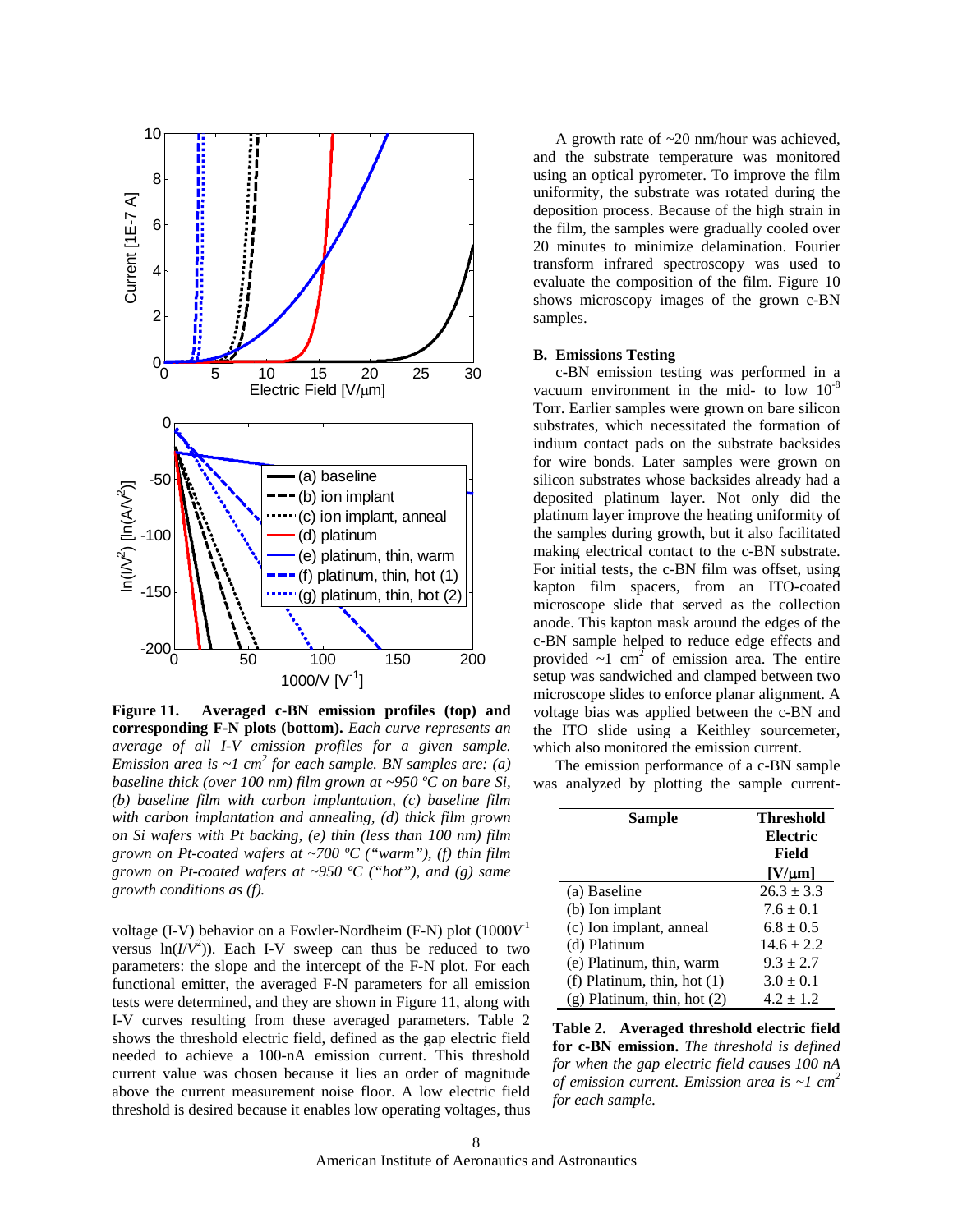simplifying electrical system design and reducing sputtering damage.<sup>[12](#page-10-1)</sup>

 The baseline c-BN sample is a thick (over 100 nm) film grown at ~950 ºC on bare silicon. Upon doping via carbon implantation at  $10^{13}$  ions per square centimeter concentration at 40 keV, the threshold electric field decreases by over a factor of three. Upon annealing the ionimplanted sample at 900 ºC for 20 minutes, a slight decrease in the threshold electric field is achieved.

 Samples grown on silicon wafers whose backsides were coated with platinum result in a decrease in the threshold electric field by about a factor of two from the baseline sample. This performance improvement corresponds with the platinum layer providing more uniform substrate heating during the growth process, resulting in more uniform films.

 Atomic force microscopy images indicate that thinner c-BN samples (less than 100 nm) have greater surface roughness than thicker films. For these thin films, the boron nitride composition is a mixture, with c-BN nucleation on a wetting layer of amorphous and hexagonal boron nitride.<sup>[13](#page-10-1)</sup> These "islands" of c-BN nucleation sites have not yet coalesced, and their sharp edges are promising candidates for field emission sites. Thus, thin samples are suggested to provide improved field emission performance. Moreover, the growth temperature affects the surface mobility, which also appears to have a significant effect. The best emission performance is from two thin samples grown at essentially the same growth conditions (~950 ºC) on platinum-backed silicon wafers. The performance of these two samples are quite similar, and further emission and lifetime testing, both gated and ungated, are planned.

## **VI. nanoFET Application**

 In addition to FEC applications, MEMS gates may also be applicable for Michigan's nanoFET (nanoparticle field extraction thruster) design, schematically depicted in Figure 12 in the dielectric liquid configuration (see AIAA-2006- 4335 and AIAA-2006-4803). A series of stacked MEMS



**Figure 12. Single emitter element of a multigrid, nanoparticle thruster using a dielectric liquid.** *Charge neutralization can be accomplished by other emitter elements in the nanoFET array operating with opposite polarity.*

gates can be used to provide the electric field necessary to charge conductive nanoparticles, whose diameters must be smaller than the emission channel diameter, and to transport them to the liquid surface. There, the electric field imposed by the gate structures would extract the nanoparticles from the liquid surface and accelerate them to generate propulsive thrust. Using MEMS gates would permit lower operational voltages due to their close spacing than would be possible with other gridded structures.

 To achieve high specific impulse operation, large potential differences are needed to accelerate the charged nanoparticles to high exhaust velocities. However, the high electric fields associated with these potential differences over small length scales tend to promote liquid surface instability by exciting electrohydrodynamic waves. Such liquid surface instability may lead to Taylor cone formation and the generation of colloids, whose size and charge variability would offset the precise thrust controllability afforded by the nanoparticles. A stacked gate design would help avoid conditions of instability by decoupling the particle extraction (moderate potential) and acceleration (high potential) stages.

 By using a stacked gate design, large acceleration potentials may be applied without exceeding the breakdown strength of the separate dielectric layers. In addition, preliminary charged particle trajectory simulations suggest that a stacked gate design improves beam collimation; such reduction in the beam divergence caused by space charge effects would result in improved efficiency and lifetime for the nanoFET system. More refined simulations are in progress.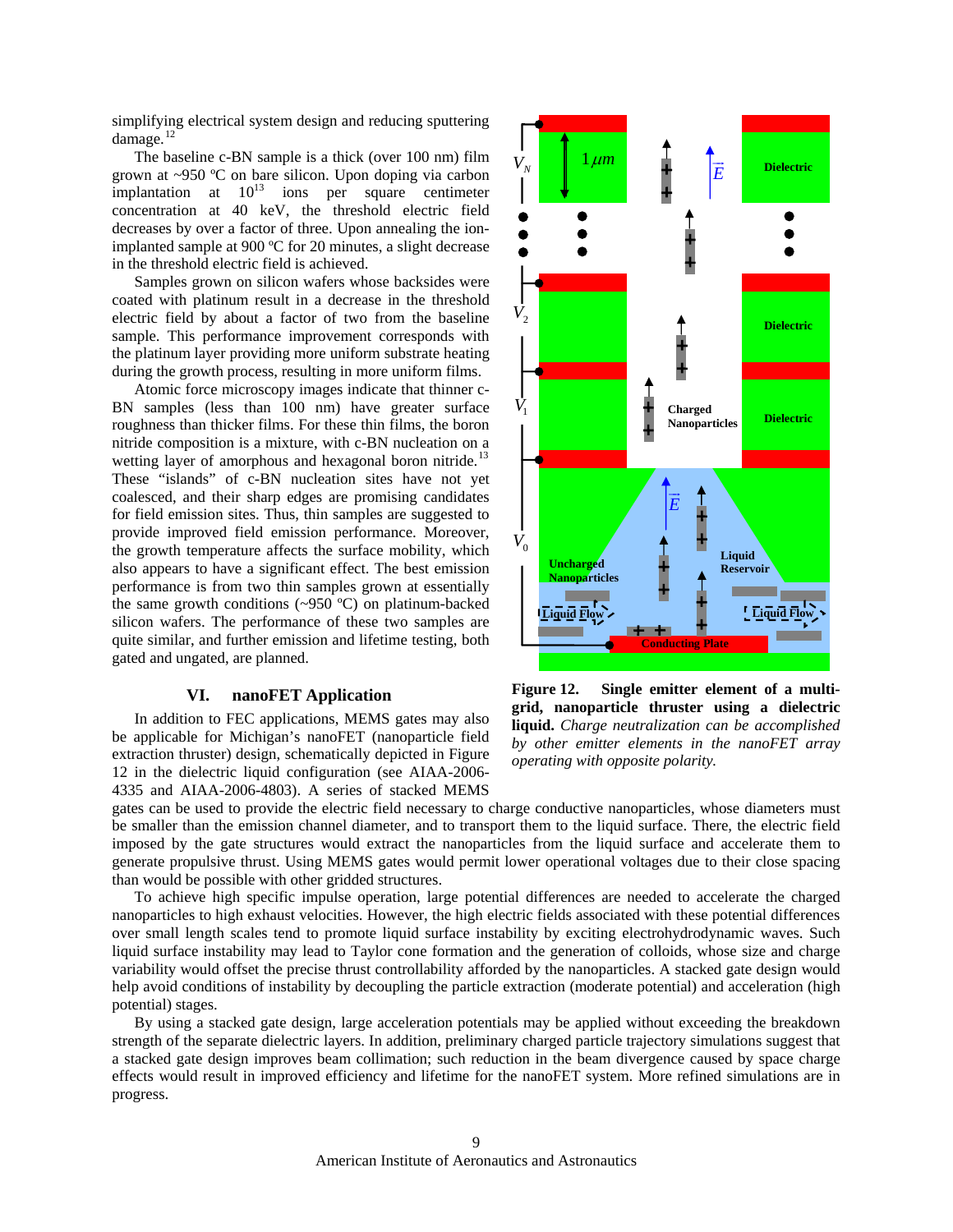## **VII. Dual Grid Electron Field Emission**

Similar to the multi-layer, stacked gate structures that are needed for the nanoFET system, a dual layer MEMS gate can provide significant benefits for certain electron field emission applications.<sup>[14](#page-10-1)</sup> The total power cost for electron emission is determined by the final energy of the electron beam leaving the spacecraft. This final energy is controlled by the outer gate of an emission system as well as the bias of the spacecraft with respect to the ambient plasma. With a dual gate structure, the electric field required for electron extraction can be decoupled from the final beam energy. A high voltage can be applied to the inner gate to extract electrons, while a lower voltage on the outer gate can limit the overall emission energy to a level that is only just above what is required to avoid space-charge limit reflection of the beam. This configuration, schematically shown in Figure 13, can result in a significant power savings for existing emission systems where the current level is low enough that the extraction field requirements far exceed the space-charge limit requirements.



**Figure 13. Emission with dual power supplies and dual gates (Reference 14).** *The electric field used for emission is isolated from that providing the final acceleration of the electrons. Electrons accelerate in the extraction field towards the first gate but then decelerate between the first and second gates, thus leaving with only the energy supplied by the emitter power supply. In the sheath, the electrons are further decelerated, and only the emitter power is spent in the absence of gate current. The outer gate shields the extraction gate from the surrounding plasma, thus minimizing the impact of the emitter on spacecraft operations and the plasma.*

 Alternately this setup can permit the use of a wider range of potentially more robust emitter materials that previously could not be considered due to prohibitively high extraction field requirements. By incorporating a dual gate directly into a MEMS structure, the power savings is expected to be accomplished easily and efficiently, with minimal additional system cost or impact. By holding the outer gate at the spacecraft potential, the electron emission system should not disturb the local plasma or worsen space-charge limits by creating a larger sheath. Experimental

## **VIII. Conclusion and Future Work**

A MEMS gate prototype design has been fabricated and is currently undergoing integrated testing with CNTs to determine the gate design's functionality. With the demonstration of c-BN films with low emission electric field thresholds, plans for testing integrated c-BN FECs are also proceeding. Work continues to improve the c-BN films' emission characteristics, including emission threshold, current density, and emission stability. This work includes